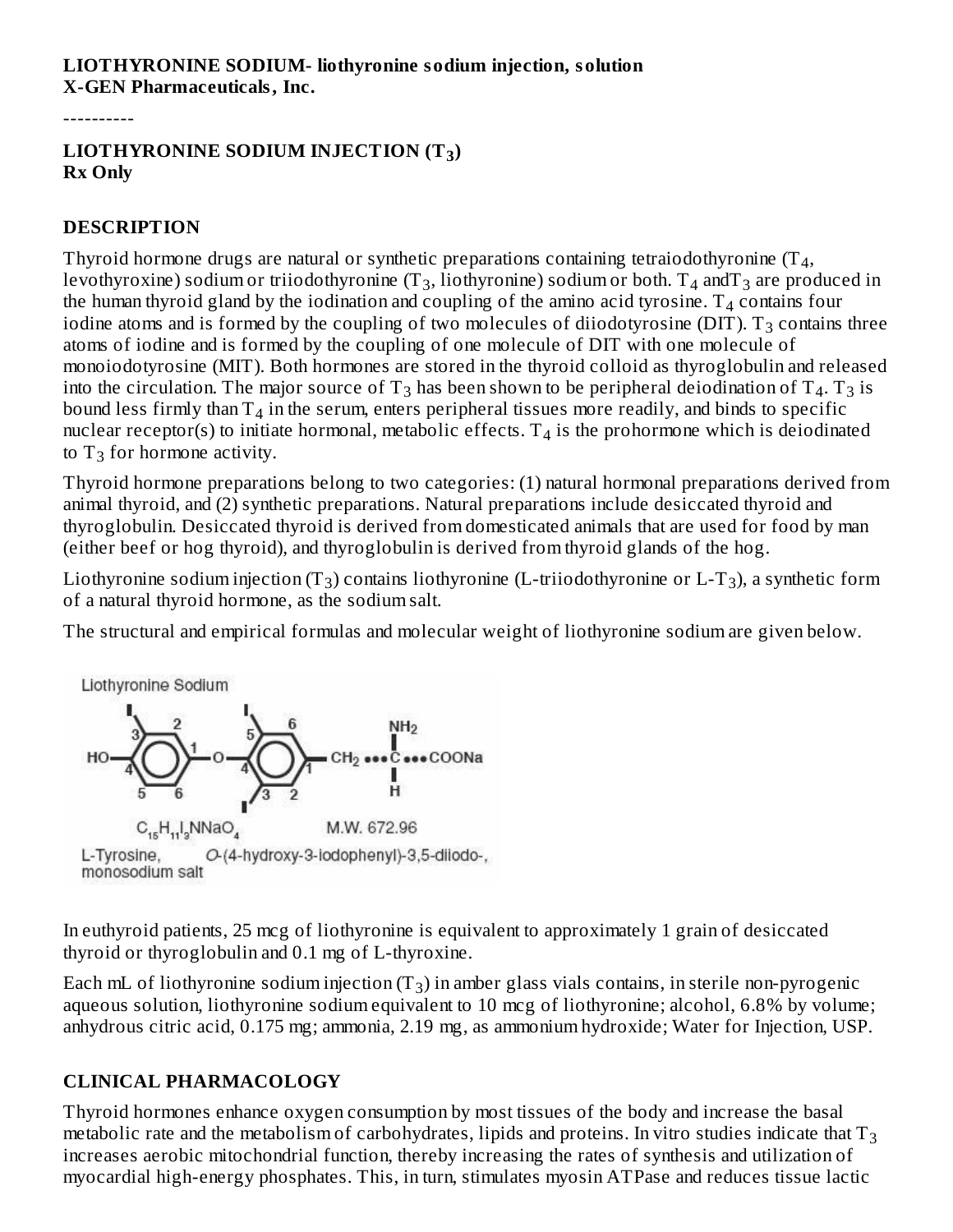acidosis. Thus, thyroid hormones exert a profound influence on virtually every organ system in the body and are of particular importance in the development of the central nervous system.

While the source of levothyroxine (T<sub>4</sub>) and some triiodothyronine (T<sub>3</sub>) is via secretion from the thyroid gland, it is now well-established that approximately 80% of circulating  $\text{T}_3$  arises predominantly by way of the extrathyroidal conversion of  $T_{4}$ . The membrane-bound enzyme responsible for this reaction is iodothyronine 5'-deiodinase. Activity of the enzyme is greatest in the liver and kidney. A second pathway of T<sub>4</sub> to T<sub>3</sub> conversion occurs via a PTU-insensitive 5'-deiodinase located primarily in the pituitary and central nervous system.

The prohormone  $\rm T_4$  must be converted to  $\rm T_3$  in the body before it can exert biological effects. During periods of illness or stress, this conversion is often inhibited and can be diverted to the inactive reverse  $T_{3}$  (r $T_{3}$ ) moiety. Therefore, correction of the hypothyroid condition in patients with myxedema coma is facilitated by the parenteral administration of triiodothyronine (T<sub>3</sub>). T<sub>3</sub> is bound much less firmly to serum binding proteins and therefore penetrates into the cells much more rapidly than  $T_{\bf 4}.$  Also, the binding of  $\text{T}_3$  to a nuclear thyroid hormone receptor seems to initiate most effects of thyroid hormone in tissues. Although most thyroid hormone analogs, both natural and synthetic, will bind to this protein, the affinity of  $T_3$  for this receptor is roughly 10-fold higher than that of  $T_4$ . Thus,  $T_3$  is the biologically active thyroid hormone.

### *Pharmacodynamics*

The clinical features of myxedema coma include depression of the cardiovascular, respiratory, gastrointestinal and central nervous systems, impaired diuresis, and hypothermia. Administration of thyroid hormones reverses or attenuates these conditions. Thyroid hormones increase heart rate, ventricular contractility and cardiac output, as well as decrease total systemic vascular resistance. They also increase the rate and depth of respiration, motility of the gastrointestinal tract, rapidity of cerebration, and vasodilatation. Thyroid hormones correct hypothermia by markedly increasing the basal metabolic rate, as well as the number and activity of mitochondria in almost all cells of the body.

### *Pharmacokinetics*

Since liothyronine sodium (T<sub>3)</sub> is not firmly bound to serum protein, it is readily available to body tissues.

Liothyronine sodium has a rapid cutoff of activity which permits quick dosage adjustment and facilitates control of the effects of overdosage, should they occur.

The higher affinity of levothyroxine (T<sub>4</sub>) as compared to triiodothyronine (T<sub>3</sub>) for both thyroid-binding globulin and thyroid-binding prealbumin partially explains the higher serum levels and longer half-life of the former hormone. Both protein-bound hormones exist in reverse equilibrium with minute amounts of free hormone, the latter accounting for the metabolic activity.  $T_4$  is deiodinated to  $T_3$ .

A single dose of liothyronine sodium administered intravenously produces a detectable metabolic response in as little as two to four hours and a maximum therapeutic response within two days. However, no pharmacokinetic studies have been performed with intravenous liothyronine (T $_{\rm 3}$ ) in myxedema coma or precoma patients.

# **INDICATIONS AND USAGE**

Liothyronine sodium injection (T<sub>3</sub>) is indicated in the treatment of myxedema coma/precoma.

Liothyronine sodium injection (T $_3$ ) can be used in patients allergic to desiccated thyroid or thyroid extract derived from pork or beef.

# **CONTRAINDICATIONS**

Thyroid hormone preparations are generally contraindicated in patients with diagnosed but as yet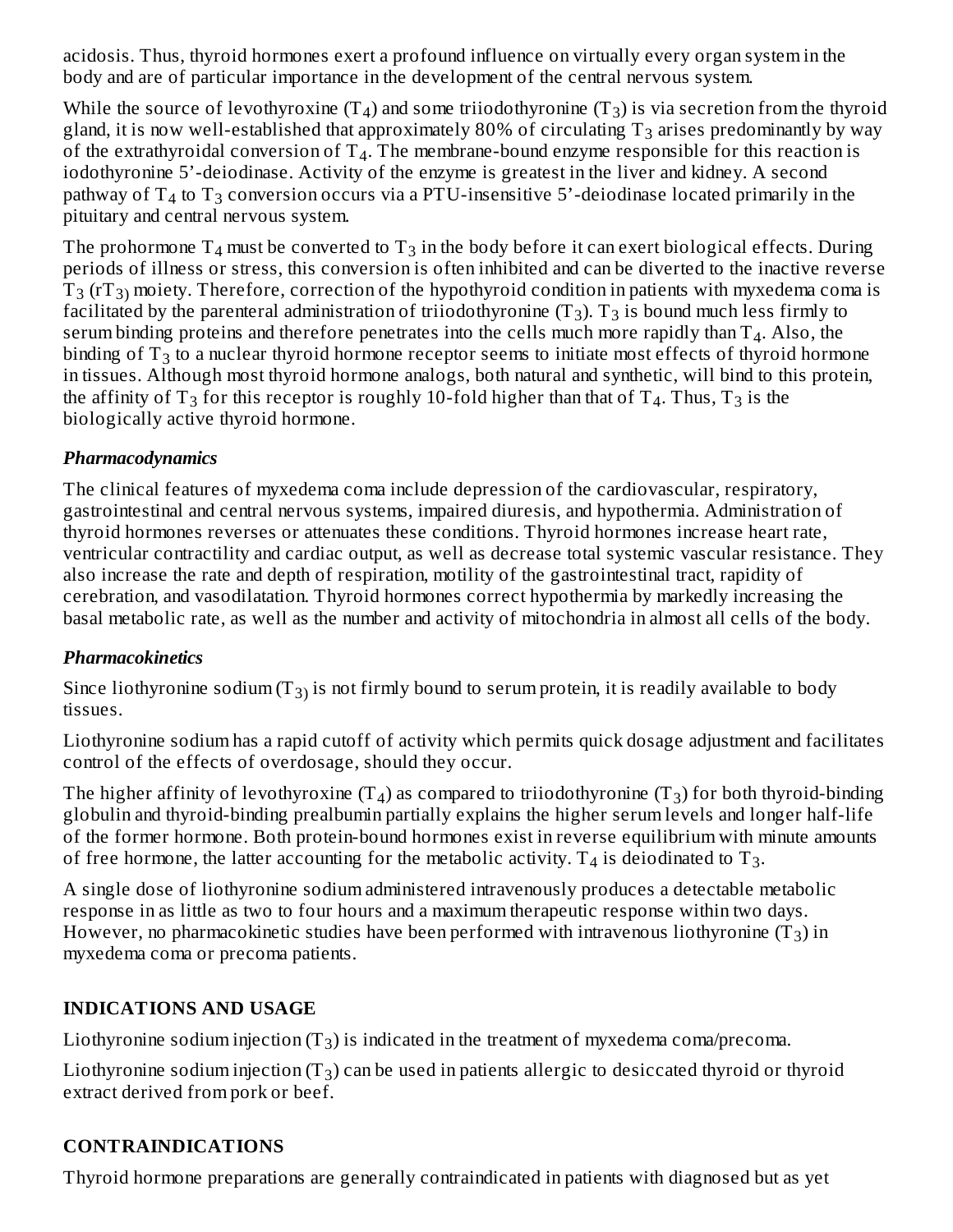uncorrected adrenal cortical insufficiency or untreated thyrotoxicosis. Thyroid hormone preparations are also generally contraindicated in patients with hypersensitivity to any of the active or extraneous constituents of these preparations; however, there is no well-documented evidence in the literature of true allergic or idiosyncratic reactions to thyroid hormone.

Concomitant use of liothyronine sodium injection (T<sub>3</sub>) and artificial rewarming of patients is contraindicated. **(See PRECAUTIONS.)**

### **BOXED WARNING**

Drugs with thyroid hormone activity, alone or together with other therapeutic agents, have been used for the treatment of obesity. In euthyroid patients, doses within the range of daily hormonal requirements are ineffective for weight reduction. Larger doses may produce serious or even life-threatening manifestations of toxicity, particularly when given in association with sympathomimetic amines such as those used for their anorectic effects.

#### **WARNINGS**

The use of thyroid hormones in the therapy of obesity, alone or combined with other drugs, is unjustified and has been shown to be ineffective. Neither is their use justified for the treatment of male or female infertility unless this condition is accompanied by hypothyroidism.

Thyroid hormones should be used with great caution in a number of circumstances where the integrity of the cardiovascular system, particularly the coronary arteries, is suspect. These include patients with angina pectoris or the elderly, in whom there is a greater likelihood of occult cardiac disease. Therefore, in patients with compromised cardiac function, use thyroid hormones in conjunction with careful cardiac monitoring. Although the specific dosage of liothyronine sodium injection (T<sub>3</sub>) depends upon individual circumstances, in patients with known or suspected cardiovascular disease the extremely rapid onset of action of liothyronine sodium injection (T $_3$ ) may warrant initiating therapy at a dose of 10 mcg to 20 mcg. **(See DOSAGE AND ADMINISTRATION.)**

Myxedematous patients are very sensitive to thyroid hormones; dosage should be started at a low level and increased gradually as acute changes may precipitate adverse cardiovascular events.

Severe and prolonged hypothyroidism can lead to a decreased level of adrenocortical activity commensurate with the lowered metabolic state. When thyroid replacement therapy is administered, the metabolism increases at a greater rate than adrenocortical activity. This can precipitate adrenocortical insufficiency. Therefore, in severe and prolonged hypothyroidism, supplemental adrenocortical steroids may be necessary.

In rare instances, the administration of thyroid hormone may precipitate a hyperthyroid state or may aggravate existing hyperthyroidism.

Extreme caution is advised when administering thyroid hormones with digitalis or vasopressors. **(See PRECAUTIONS-Drug Interactions.)**

Fluid therapy should be administered with great care to prevent cardiac decompensation. **(See PRECAUTIONS-Adjunctive Therapy.)**

#### **PRECAUTIONS**

#### *General*

Thyroid hormone therapy in patients with concomitant diabetes mellitus **(s ee PRECAUTIONS-Drug Interactions, Insulin or Oral Hypoglycemics)** regarding interaction and dose adjustment with insulin) or insipidus or adrenal cortical insufficiency may aggravate the intensity of their symptoms.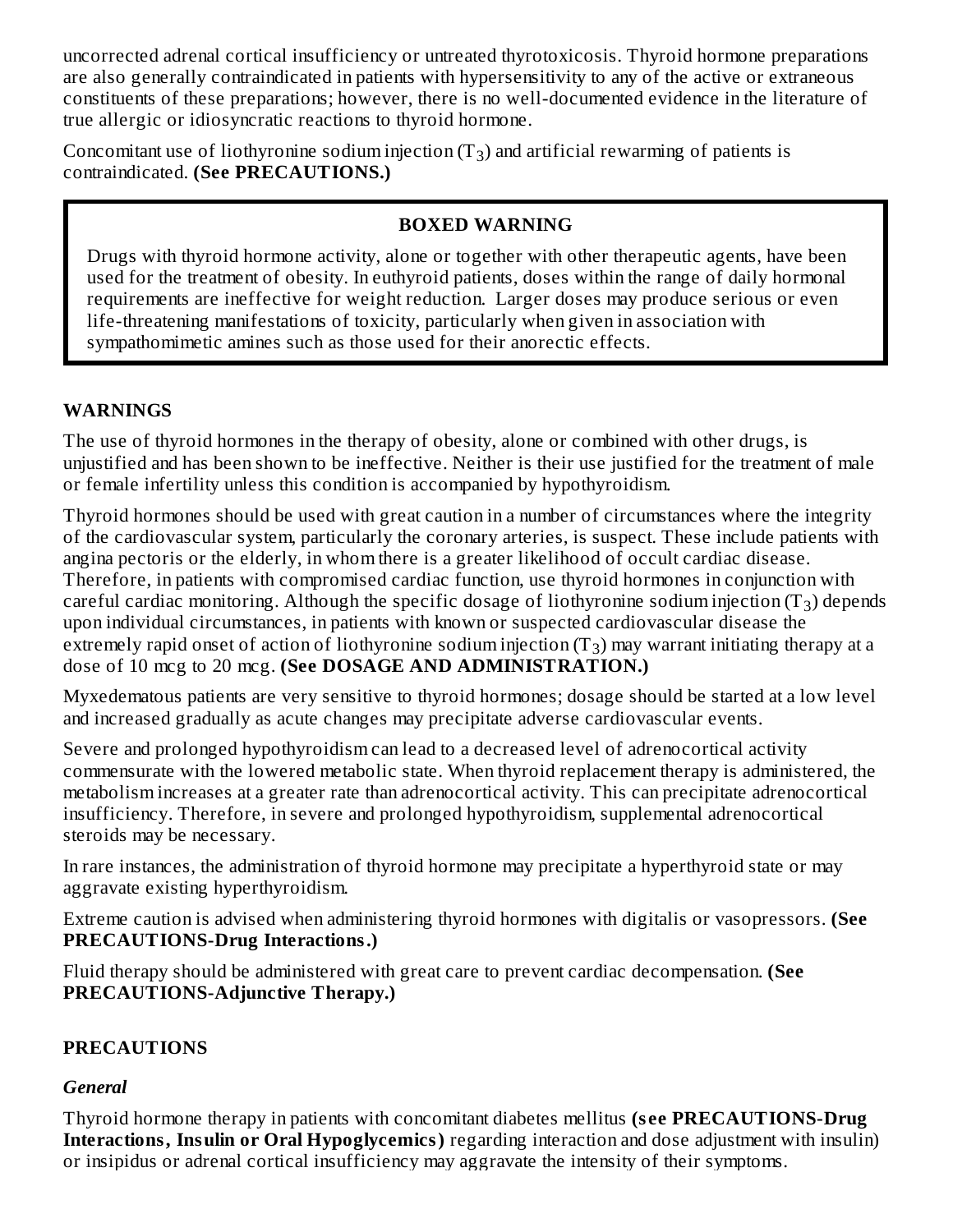Appropriate adjustments of the various therapeutic measures directed at these concomitant endocrine diseases are required.

The therapy of myxedema coma requires simultaneous administration of glucocorticoids. **(See PRECAUTIONS-Adjunctive Therapy)**.

Hypothyroidism decreases and hyperthyroidism increases the sensitivity to anticoagulants. Prothrombin time should be closely monitored in thyroid-treated patients on anticoagulants and dosage of the latter agents adjusted on the basis of frequent prothrombin time determinations.

Oral therapy should be resumed as soon as the clinical situation has been stabilized and the patient is able to take oral medication. If L-thyroxine rather than liothyronine sodium is used in initiating oral therapy, the physician should bear in mind that there is a delay of several days in the onset of Lthyroxine activity and that intravenous therapy should be discontinued gradually.

### **Adjunctive Therapy**

Many investigators recommend that corticosteroids be administered routinely in the initial emergency treatment of all patients with myxedema coma. Patients with pituitary myxedema should receive adrenocortical hormone replacement therapy at or before the start of liothyronine sodium injection (T $_{\rm 3})$ therapy. Similarly, patients with primary myxedema may also require adrenocortical hormone replacement therapy since a rapid return to normal body metabolism from a severely hypothyroid state may result in acute adrenocortical insufficiency and shock.

In considering the need to elevate blood pressure, it should be kept in mind that tissue metabolic requirements are markedly reduced in the hypothyroid patient. Because arrhythmias and circulatory collapse have infrequently occurred following the concomitant administration of thyroid hormones and vasopressor therapies, use caution when administering these therapies concomitantly. **(See PRECAUTIONS-Drug Interactions, Vasopressors.)**

Hyponatremia is frequently present in myxedema coma, but usually resolves without specific therapy as the metabolic status of the patient is improved with thyroid hormone treatment. Fluid therapy should be administered with great care to prevent cardiac decompensation. In addition, some patients with myxedema have inappropriate secretion of ADH and are susceptible to water intoxication.

In some patients, respiratory depression has been a significant factor in the development or persistence of the comatose state. Decreased oxygen saturation and elevated CO $_2$  levels respond quickly to artificial respiration.

Infection is often present in myxedema coma and should be looked for and treated appropriately.

Concomitant use of liothyronine sodium injection (T<sub>3</sub>) and artificial rewarming of patients is contraindicated. Although patients in myxedema coma are often hypothermic, most investigators believe that artificial rewarming is of little value or may be harmful. The peripheral vasodilation produced by external heat serves to further decrease circulation to vital internal organs and to increase shock if present. It has been reported that the administration of liothyronine sodium will restore a normal body temperature in 24 to 48 hours if heat loss is prevented by keeping the patient covered with blankets in a warm room.

# *Laboratory Tests*

Treatment of patients with thyroid hormones requires the periodic assessment of thyroid status by means of appropriate laboratory tests besides the full clinical evaluation. Serum  $\mathrm{T}_3$  and TSH levels should be monitored to assess dosage adequacy and biologic effectiveness.

# *Drug Interactions*

### **Oral Anticoagulants:**

Thyroid hormones appear to increase catabolism of vitamin K-dependent clotting factors. If oral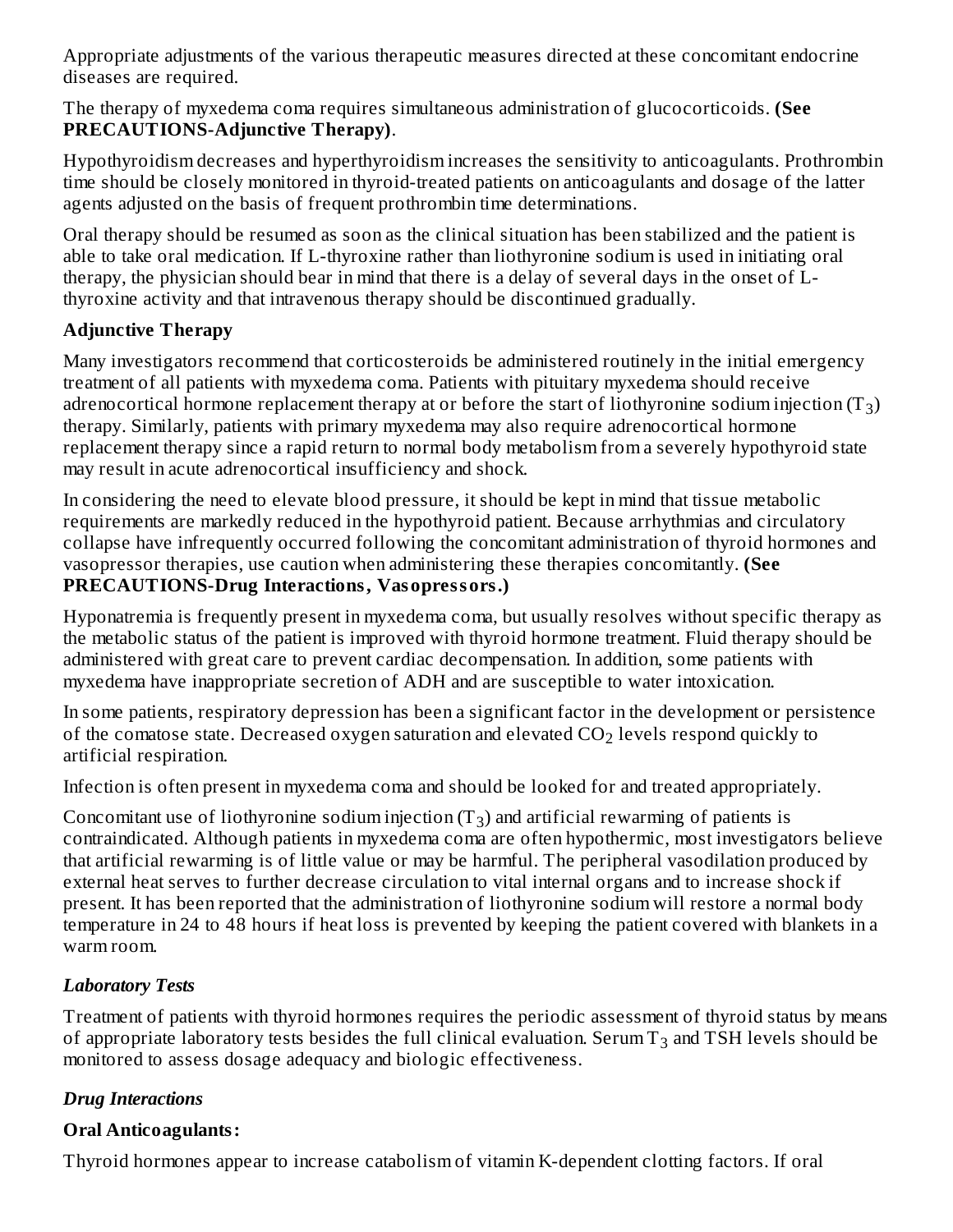anticoagulants are also being given, compensatory increases in clotting factor synthesis are impaired. Patients stabilized on oral anticoagulants who are found to require thyroid replacement therapy should be watched very closely when thyroid is started. If a patient is truly hypothyroid, it is likely that a reduction in anticoagulant dosage will be required. No special precautions appear to be necessary when oral anticoagulant therapy is begun in a patient already stabilized on maintenance thyroid replacement therapy.

### **Insulin or Oral Hypoglycemics:**

Initiating thyroid replacement therapy may cause increases in insulin or oral hypoglycemic requirements. The effects seen are poorly understood and depend upon a variety of factors such as dose and type of thyroid preparations and endocrine status of the patient. Patients receiving insulin or oral hypoglycemics should be closely watched during initiation of thyroid replacement therapy.

### **Estrogen, Oral Contraceptives:**

Estrogens tend to increase serum thyroxine-binding globulin (TBG). In a patient with a nonfunctioning thyroid gland who is receiving thyroid replacement therapy, free levothyroxine may be decreased when estrogens are started thus increasing thyroid requirements. However, if the patient's thyroid gland has sufficient function, the decreased free thyroxine will result in a compensatory increase in thyroxine output by the thyroid. Therefore, patients without a functioning thyroid gland who are on thyroid replacement therapy may need to increase their thyroid dose if estrogens or estrogen-containing oral contraceptives are given.

### **Tricyclic Antidepressants:**

Use of thyroid products with imipramine and other tricyclic antidepressants may increase receptor sensitivity and enhance antidepressant activity; transient cardiac arrhythmias have been observed. Thyroid hormone activity may also be enhanced.

## **Digitalis:**

Thyroid preparations may potentiate the toxic effects of digitalis. Thyroid hormonal replacement increases metabolic rate, which requires an increase in digitalis dosage.

# **Ketamine:**

When administered to patients on a thyroid preparation, this parenteral anesthetic may cause hypertension and tachycardia. Use with caution and be prepared to treat hypertension, if necessary.

# **Vasopressors:**

Thyroid hormones increase the adrenergic effect of catecholamines such as epinephrine and norepinephrine. Therefore, use of vasopressors in patients receiving thyroid hormone preparations may increase the risk of precipitating coronary insufficiency, especially in patients with coronary artery disease. Therefore, use caution when administering vasopressors with liothyronine (T<sub>3</sub>).

# *DRUG & OR LABORATORY TEST INTERACTIONS*

The following drugs or moieties are known to interfere with laboratory tests performed in patients on thyroid hormone therapy: androgens, corticosteroids, estrogens, oral contraceptives containing estrogens, iodine-containing preparations and the numerous preparations containing salicylates.

1. Changes in TBG concentration should be taken into consideration in the interpretation of T<sub>4</sub> and T<sub>3</sub> values. In such cases, the unbound (free) hormone should be measured. Pregnancy, estrogens and estrogen-containing oral contraceptives increase TBG concentrations. TBG may also be increased during infectious hepatitis. Decreases in TBG concentrations are observed in nephrosis, acromegaly and after androgen or corticosteroid therapy. Familial hyper- or hypothyroxine-binding globulinemias have been described. The incidence of TBG deficiency approximates 1 in 9000. The binding of thyroxine by thyroxine-binding prealbumin (TBPA) is inhibited by salicylates.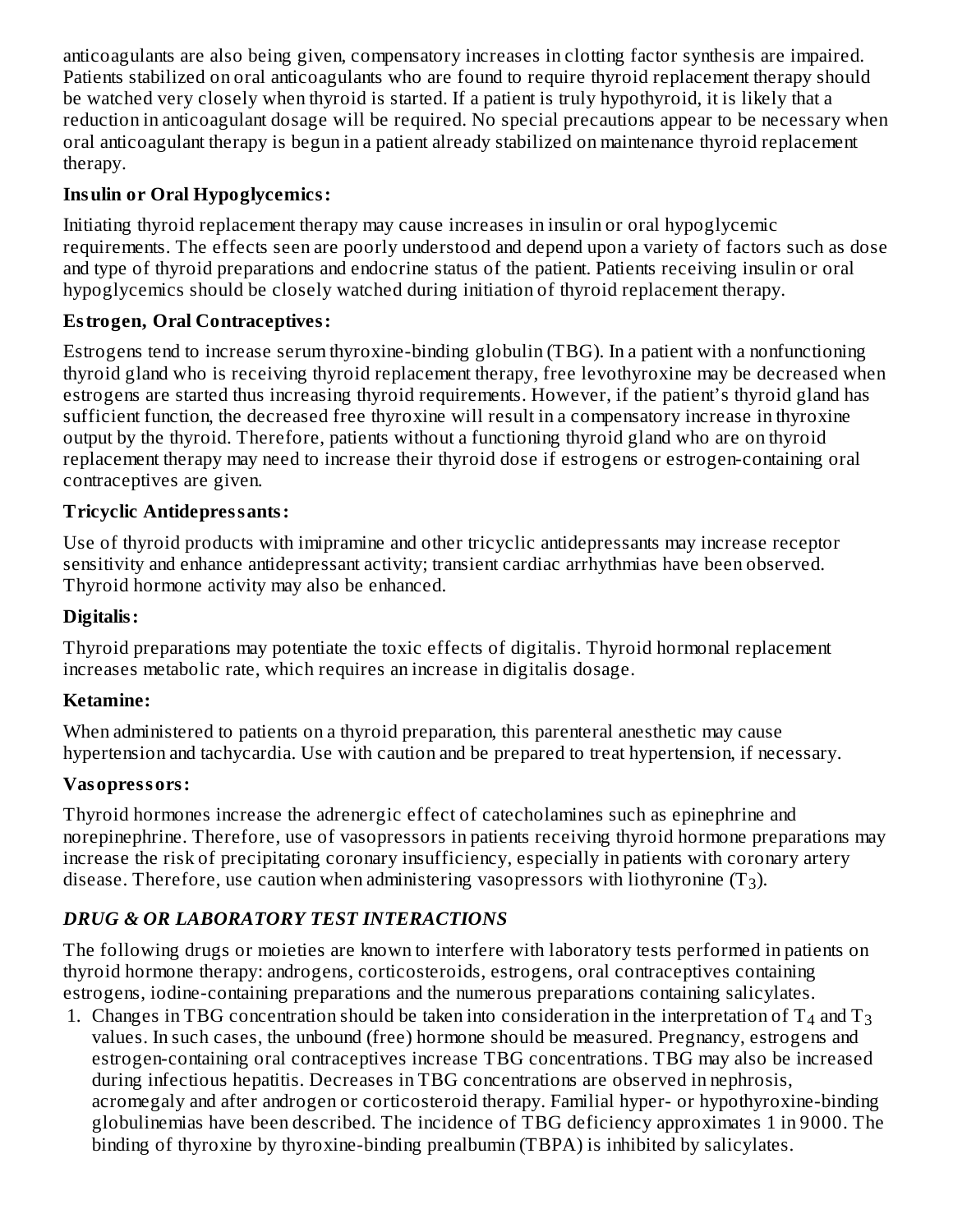2. Medicinal or dietary iodine interferes with all *in vivo* tests of radioiodine uptake, producing low uptakes which may not be reflective of a true decrease in hormone synthesis.

#### *Carcinogenesis, Mutagenesis, Impairment of Fertility*

A reportedly apparent association between prolonged thyroid therapy and breast cancer has not been confirmed and patients on thyroid for established indications should not discontinue therapy. No confirmatory long-term studies in animals have been performed to evaluate carcinogenic potential, mutagenicity, or impairment of fertility in either males or females.

### *Pregnancy*

**Pregnancy Category A:** Thyroid hormones do not readily cross the placental barrier. The clinical experience to date does not indicate any adverse effect on fetuses when thyroid hormones are administered to pregnant women. On the basis of current knowledge, thyroid replacement therapy to hypothyroid women should not be discontinued during pregnancy.

### *Nursing Mothers*

Minimal amounts of thyroid hormones are excreted in human milk. Thyroid hormones are not associated with serious adverse reactions and do not have a known tumorigenic potential. However, caution should be exercised when thyroid hormones are administered to a nursing woman.

### *Geriatric Use*

Clinical studies of liothyronine sodium did not include sufficient numbers of subjects aged 65 and over to determine whether they respond differently from younger subjects. Other reported clinical experience has not identified differences in responses between the elderly and younger patients. In general, dose selection for an elderly patient should be cautious, usually starting at the low end of the dosing range, reflecting the greater frequency of decreased hepatic, renal, or cardiac function, and of concomitant disease or other drug therapy. This drug is known to be substantially excreted by the kidney, and the risk of toxic reactions to this drug may be greater in patients with impaired renal function. Because elderly patients are more likely to have decreased renal function, care should be taken in dose selection, and it may be useful to monitor renal function.

### *Pediatric Use*

There is limited experience with liothyronine sodium injection (T $_{\rm 3}$ ) in the pediatric population. Safety and effectiveness in pediatric patients have not been established.

### **ADVERSE REACTIONS**

The most frequently reported adverse events were arrhythmia (6% of patients) and tachycardia (3%). Cardiopulmonary arrest, hypotension and myocardial infarction occurred in approximately 2% of patients. The following events occurred in approximately 1% or fewer of patients: angina, congestive heart failure, fever, hypertension, phlebitis and twitching.

In rare instances, allergic skin reactions have been reported with liothyronine sodium tablets.

### **OVERDOSAGE**

**Signs and Symptoms:** Headache, irritability, nervousness, tremor, sweating, increased bowel motility and menstrual irregularities. Angina pectoris, arrhythmia, tachycardia, acute myocardial infarction or congestive heart failure may be induced or aggravated. Shock may also develop if there is untreated pituitary or adrenocortical failure. Massive overdosage may result in symptoms resembling thyroid storm.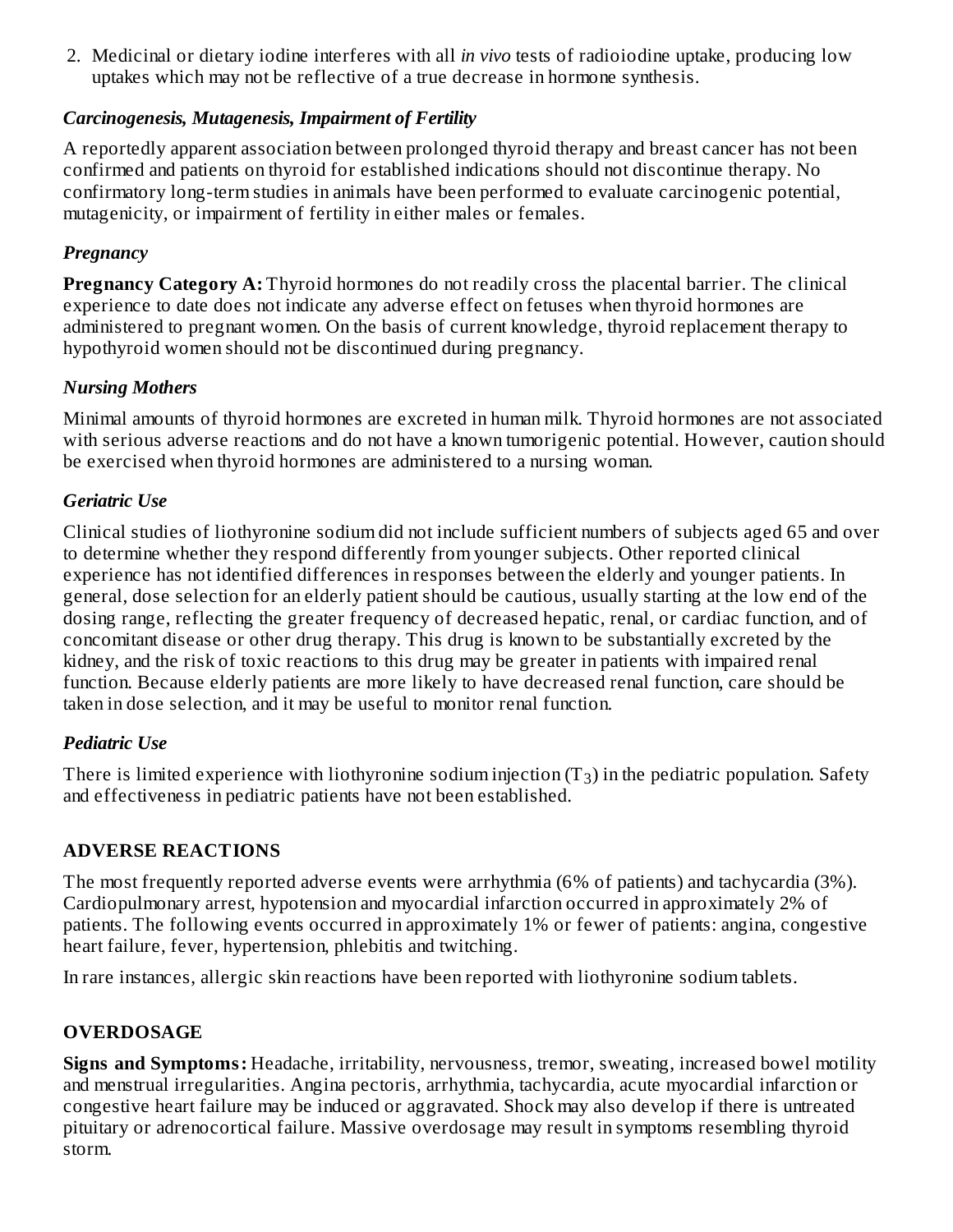**Treatment of Overdosage:** Dosage should be reduced or therapy temporarily discontinued if signs and symptoms of overdosage appear. Treatment may be reinstituted at a lower dosage. In normal individuals, normal hypothalamic-pituitary- thyroid axis function is restored in six to eight weeks after cessation of therapy following thyroid suppression.

Treatment is symptomatic and supportive. Oxygen may be administered and ventilation maintained. Cardiac glycosides may be indicated if congestive heart failure develops. Beta-adrenergic antagonists have been used advantageously in the treatment of increased sympathetic activity. Measures to control fever, hypoglycemia or fluid loss should be instituted if needed.

# **DOSAGE AND ADMINISTRATION**

## **Adults**

Myxedema coma is usually precipitated in the hypothyroid patient of long standing by intercurrent illness or drugs such as sedatives and anesthetics and should be considered a medical emergency. Therapy should be directed at the correction of electrolyte disturbances, possible infection, or other intercurrent illness in addition to the administration of intravenous liothyronine (T $_3$ ). Simultaneous glucocorticosteroids are required.

*Liothyronine sodium injection (T3) is for intravenous administration only.* It should not be given intramuscularly or subcutaneously.

- Prompt administration of an adequate dose of intravenous liothyronine  $(T_3)$  is important in determining clinical outcome.
- Initial and subsequent doses of liothyronine sodium injection (T $_3$ ) should be based on continuous monitoring of the patient's clinical status and response to therapy.
- Liothyronine sodium injection (T $_3$ ) should normally be administered at least four hours-and not more than 12 hours-apart.
- Administration of at least 65 mcg/day of intravenous liothyronine (T $_3$ ) in the initial days of therapy was associated with lower mortality.
- There is limited clinical experience with intravenous liothyronine (T $_3$ ) at total daily doses exceeding 100 mcg/day.

No controlled clinical studies have been done with liothyronine sodium injection (T<sub>3</sub>). The following dosing guidelines have been derived from data analysis of myxedema coma/precoma case reports collected by SmithKline Beecham Pharmaceuticals since 1963 and from scientific literature since 1956.

An initial intravenous liothyronine sodium injection (T3) dose ranging from 25 mcg to 50 mcg is recommended in the emergency treatment of myxedema coma/precoma in adults. In patients with known or suspected cardiovascular disease, an initial dose of 10 mcg to 20 mcg is suggested **(s ee WARNINGS)**. However, both the initial dose and subsequent doses should be determined on the basis of continuous monitoring of the patient's clinical condition and response to liothyronine sodium injection (T $_{\rm 3}$ ) therapy. Normally at least four hours should be allowed between doses to adequately assess therapeutic response and no more than 12 hours should elapse between doses to avoid fluctuations in hormone levels. Caution should be exercised in adjusting the dose due to the potential of large changes to precipitate adverse cardiovascular events. Review of the myxedema case reports indicates decreased mortality in patients receiving at least 65 mcg/day in the initial days of treatment. However, there is limited clinical experience at total daily doses above 100 mcg. **See PRECAUTIONS-Drug Interactions** for potential interactions between thyroid hormones and digitalis and vasopressors.

# *Pediatric Use*

There is limited experience with liothyronine sodium injection (T $_{\rm 3}$ ) in the pediatric population. Safety and effectiveness in pediatric patients have not been established.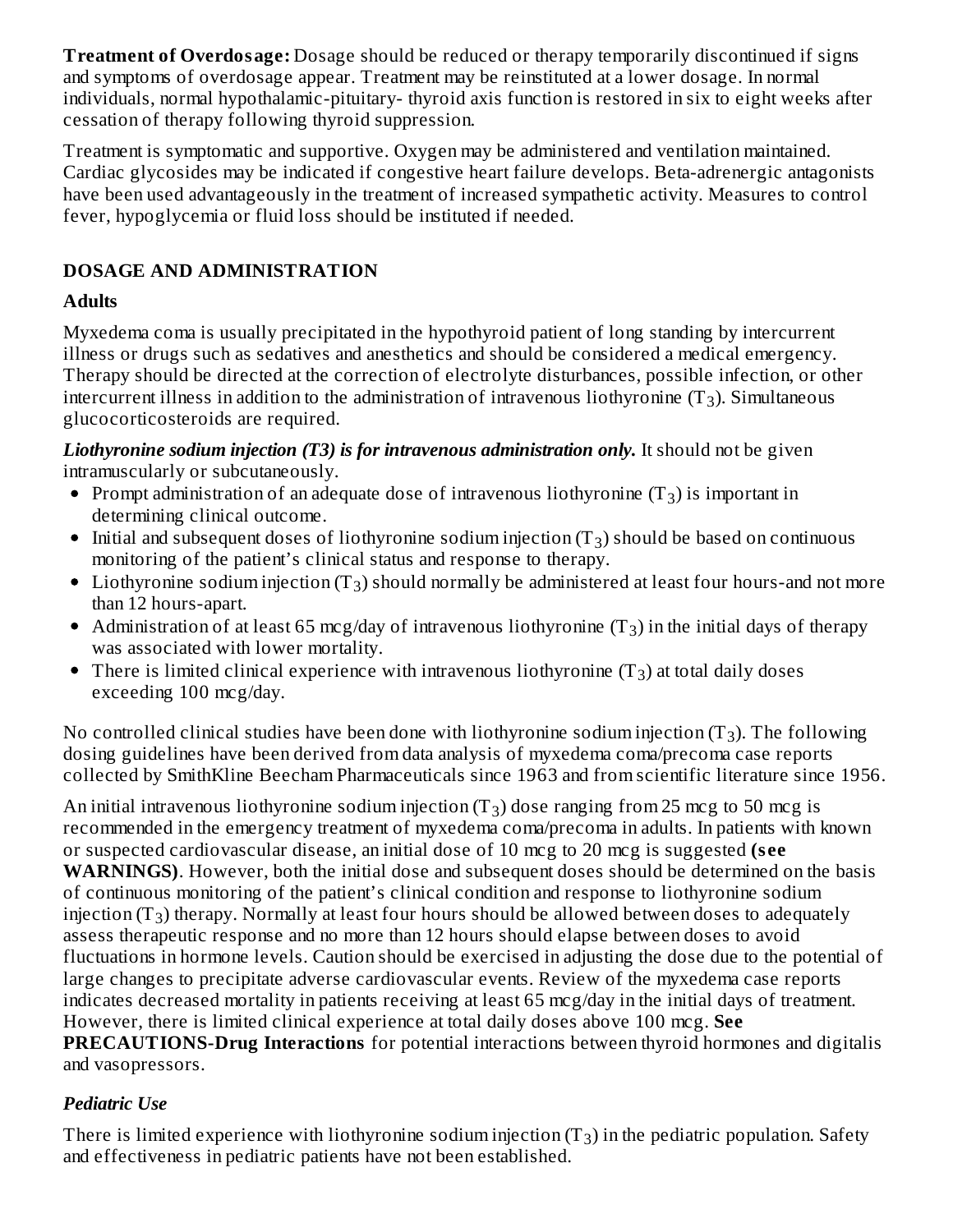#### *Switching to Oral Therapy*

Oral therapy should be resumed as soon as the clinical situation has been stabilized and the patient is able to take oral medication. When switching a patient to liothyronine sodium tablets from liothyronine sodium injection (T<sub>3</sub>), discontinue liothyronine sodium injection (T<sub>3</sub>), initiate oral therapy at a low dosage, and increase gradually according to the patient's response.

If L-thyroxine rather then liothyronine sodium is used in initiating oral therapy, the physician should bear in mind that there is a delay of several days in the onset of L-thyroxine activity and that intravenous therapy should be discontinued gradually.

#### **HOW SUPPLIED**

Liothyronine sodium injection (T3) is supplied in a single vial carton containing a 1mL vial at a concentration of 10 mcg/1mL (base). NDC number 39822-0151-1.

### *Storage and Handling*

**Store between 2°C – 8°C (36°F – 46°F).** Manufactured for: X-GEN Pharmaceuticals, Inc Big Flats, NY 14814 USA Revised March 2017 LS-PI-03

### **PACKAGE LABEL.PRINCIPAL DISPLAY PANEL**

**NDC** 39822-0151-1 **Liothyronine Injection 10 mcg/1mL (Bas e activity) For Intravenous Us e Rx Only 1 Vial X-GEN Pharmaceuticals, Inc**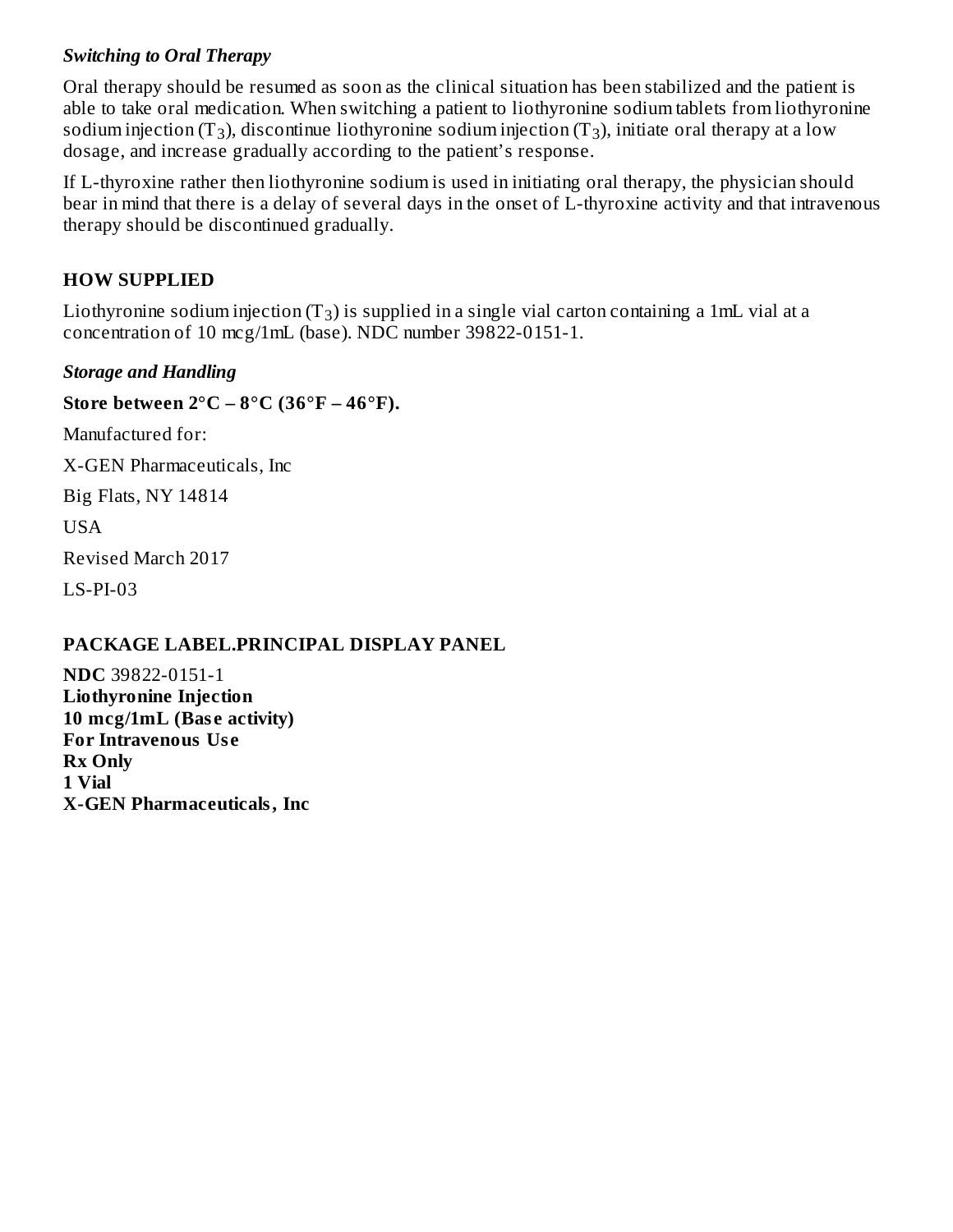

**Vial Label**

**NDC** 39822-0151-1 **Liothyronine Injection 10 mcg/1mL (Bas e activity) For Intravenous Us e Rx Only 1 Vial X-GEN Pharmaceuticals, Inc**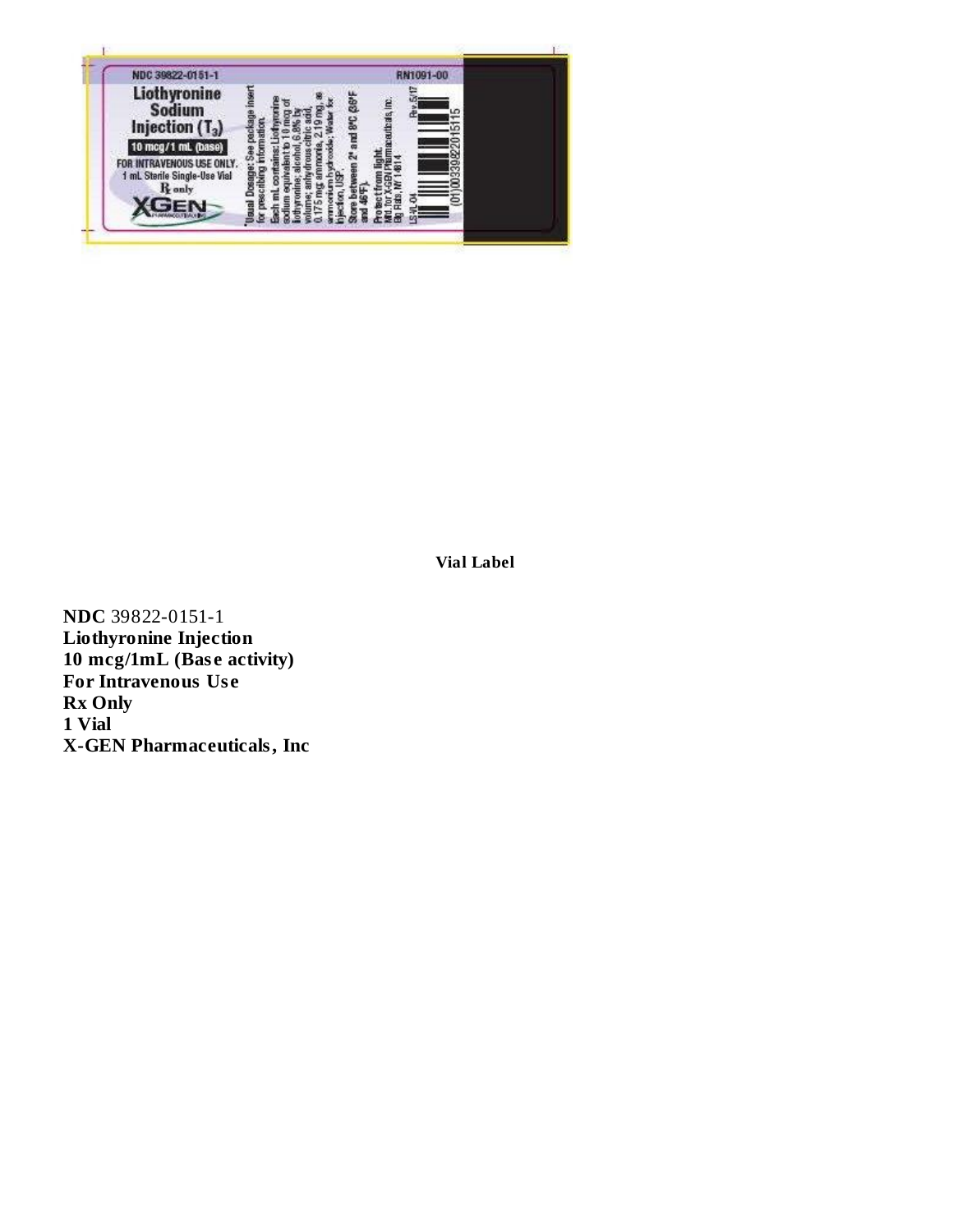

**Sing le Vial Carton**

| <b>LIOTHYRONINE SODIUM</b><br>liothyronine sodium injection, solution   |                         |                    |                     |                |                 |  |  |  |
|-------------------------------------------------------------------------|-------------------------|--------------------|---------------------|----------------|-----------------|--|--|--|
| <b>Product Information</b>                                              |                         |                    |                     |                |                 |  |  |  |
| Product Type                                                            | HUMAN PRESCRIPTION DRUG | Item Code (Source) |                     | NDC:39822-0151 |                 |  |  |  |
| <b>Route of Administration</b>                                          | <b>INTRAVENOUS</b>      |                    |                     |                |                 |  |  |  |
|                                                                         |                         |                    |                     |                |                 |  |  |  |
| <b>Active Ingredient/Active Moiety</b>                                  |                         |                    |                     |                |                 |  |  |  |
| <b>Ingredient Name</b><br><b>Basis of Strength</b>                      |                         |                    |                     |                | Strength        |  |  |  |
| LIOTHYRONINE SODIUM (UNII: GCA9VV7D2N) (LIOTHYRONINE - UNII:06LU7C9H1V) |                         |                    | <b>LIOTHYRONINE</b> |                | 10 ug in $1 mL$ |  |  |  |
|                                                                         |                         |                    |                     |                |                 |  |  |  |
| <b>Inactive Ingredients</b>                                             |                         |                    |                     |                |                 |  |  |  |
| <b>Ingredient Name</b>                                                  |                         |                    |                     |                | Strength        |  |  |  |
| ALCOHOL (UNII: 3K9958V90M)                                              |                         |                    |                     |                |                 |  |  |  |
| ANHYDROUS CITRIC ACID (UNII: XF417D3PSL)                                |                         |                    |                     |                |                 |  |  |  |
| <b>AMMONIA</b> (UNII: 5138Q19F1X)                                       |                         |                    |                     |                |                 |  |  |  |
|                                                                         |                         |                    |                     |                |                 |  |  |  |